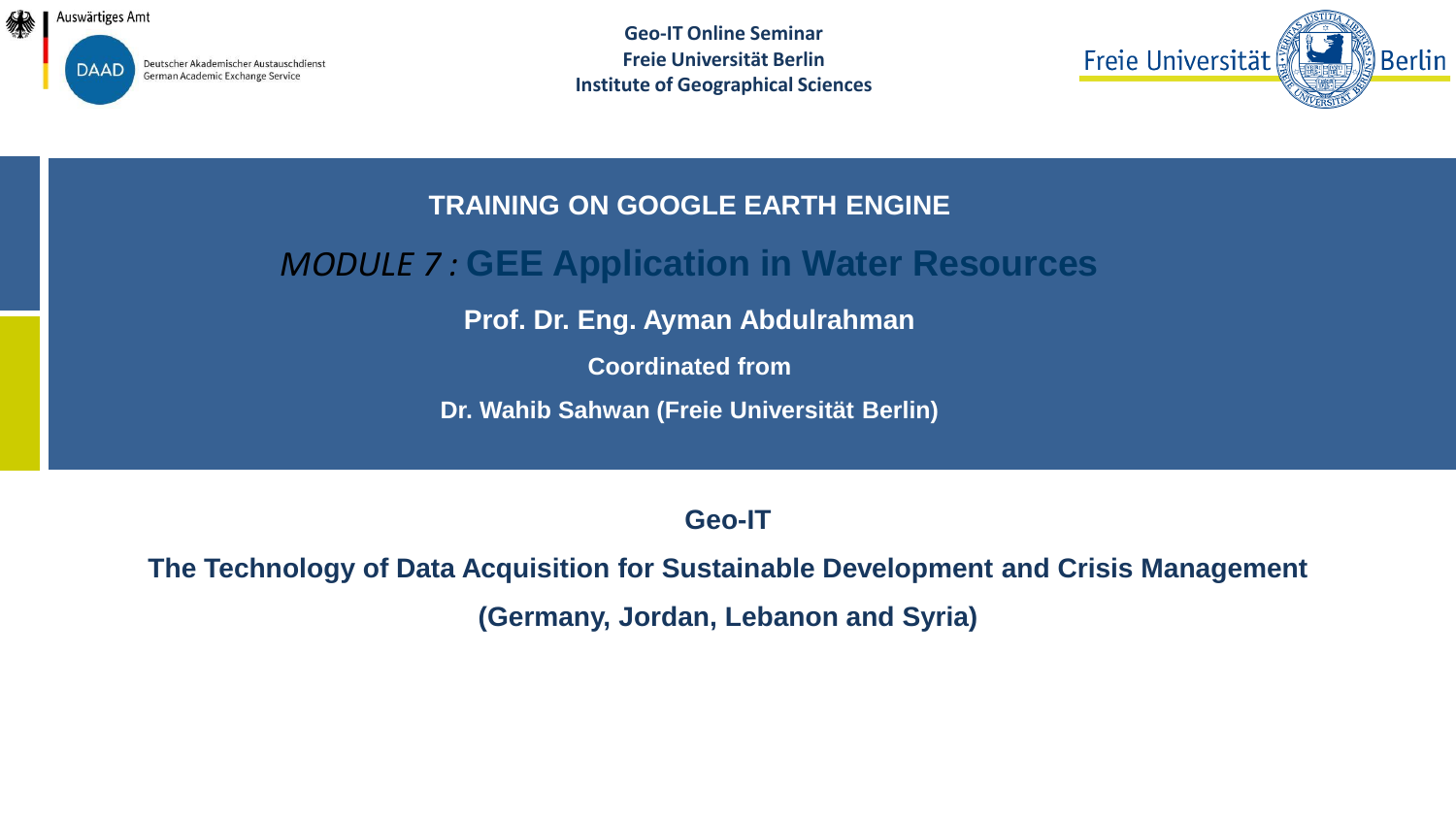



### *MODULE 7 :* **GEE Application in Water Resources**

- **● Water Indices (Water Body Detection)**
- **● Water Body change (time series)**
- **● Water Precipitation**
- **● Water Flood Detection**
- **● Water Quality Indices**
- **● Examples and exercises**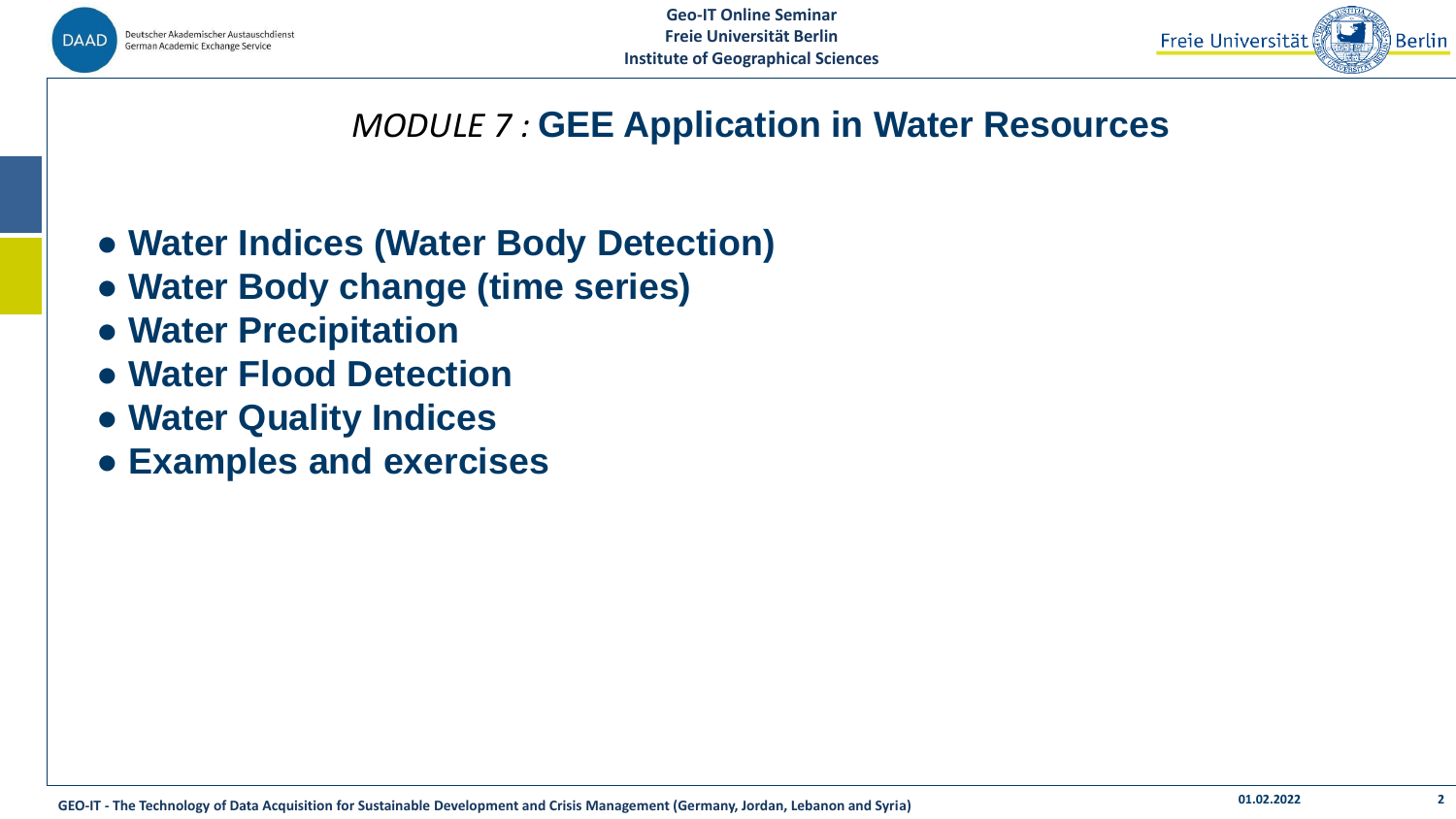



# **spectral index**

A spectral index is a mathematical equation that is applied on the various spectral bands of an image per pixel.

So, each pixel is described by n numbers, where n is the number of spectral bands. A spectral index is calculated using some of these values (depends on the specific index) in a mathematical formula.

The most common mathematical formulas that are used is the normalized difference:

 $(Bx - By)/(Bx + By)$ 

In practical terms, it is the difference between two selected bands normalized by their sum. This type of calculus is very useful to minimize (as much as possible) the effects of illumination (shadows in mountainous regions, cloud shadows, etc) and enhance spectral features that are not visible initially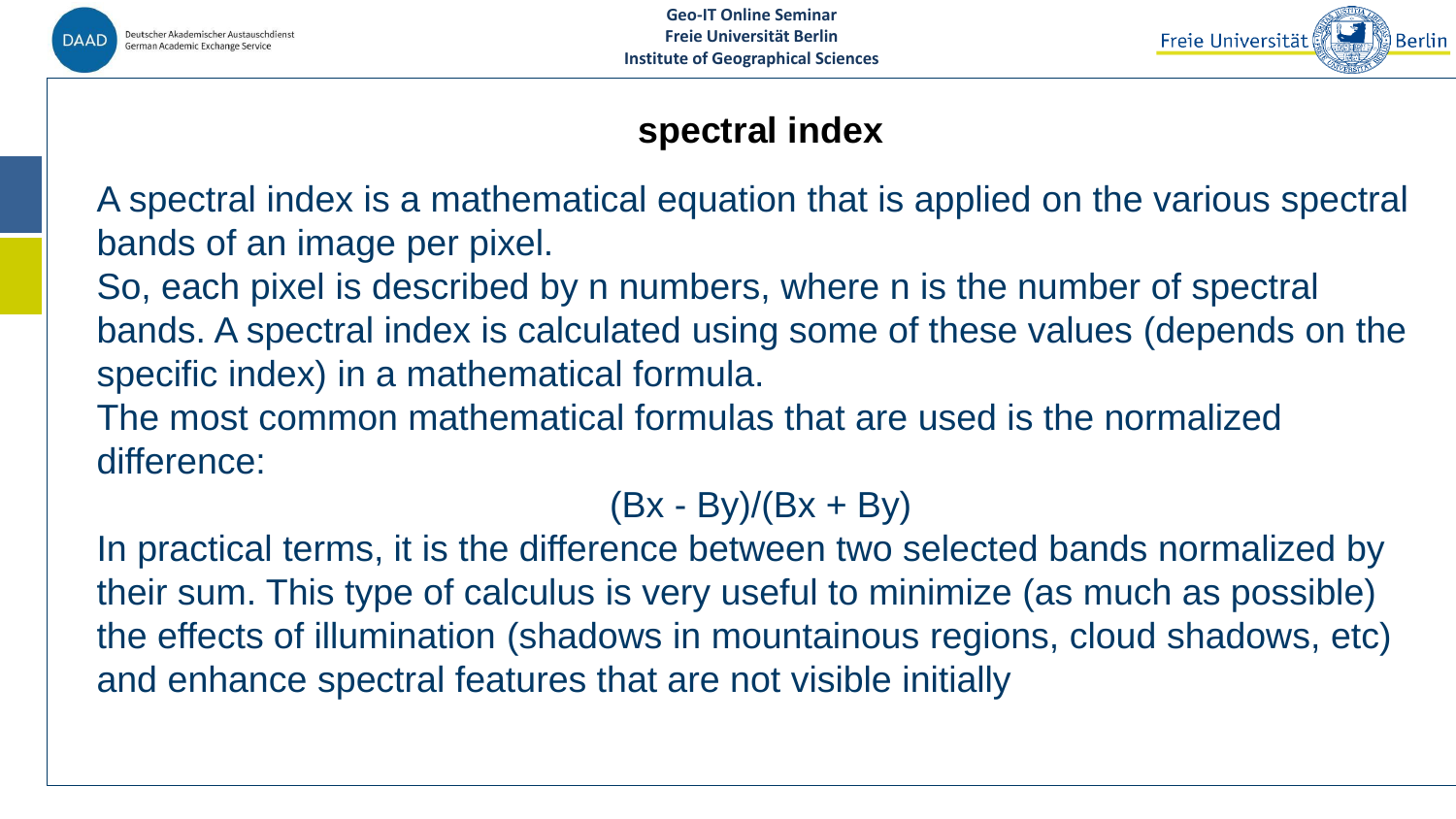

**Geo-IT Online Seminar Freie Universität Berlin Institute of Geographical Sciences**



# **Normalized Difference Water Index (NDWI)**

Normalize Difference Water Index (NDWI) is use for the water bodies analysis. The index uses Green and Near infra-red bands of remote sensing images. The NDWI can enhance water information efficiently in most cases. It is sensitive to build-up land and result in over-estimated water bodies. The NDWI products can be used in conjunction with NDVI change products to assess context of apparent change areas (Bahadur, 2018).

Formula of NDWI = (Green – NIR) / (Green + NIR)

- NDWI (Landsat  $8) = (B3 B5) / (B3 + B5)$ )
- NDWI (Landsat  $4 7$ ) = (B2 B4) / (B2 + B4)
- 1. NDWI (Sentinel 2) =  $(B3 B8) / (B8 + B11)$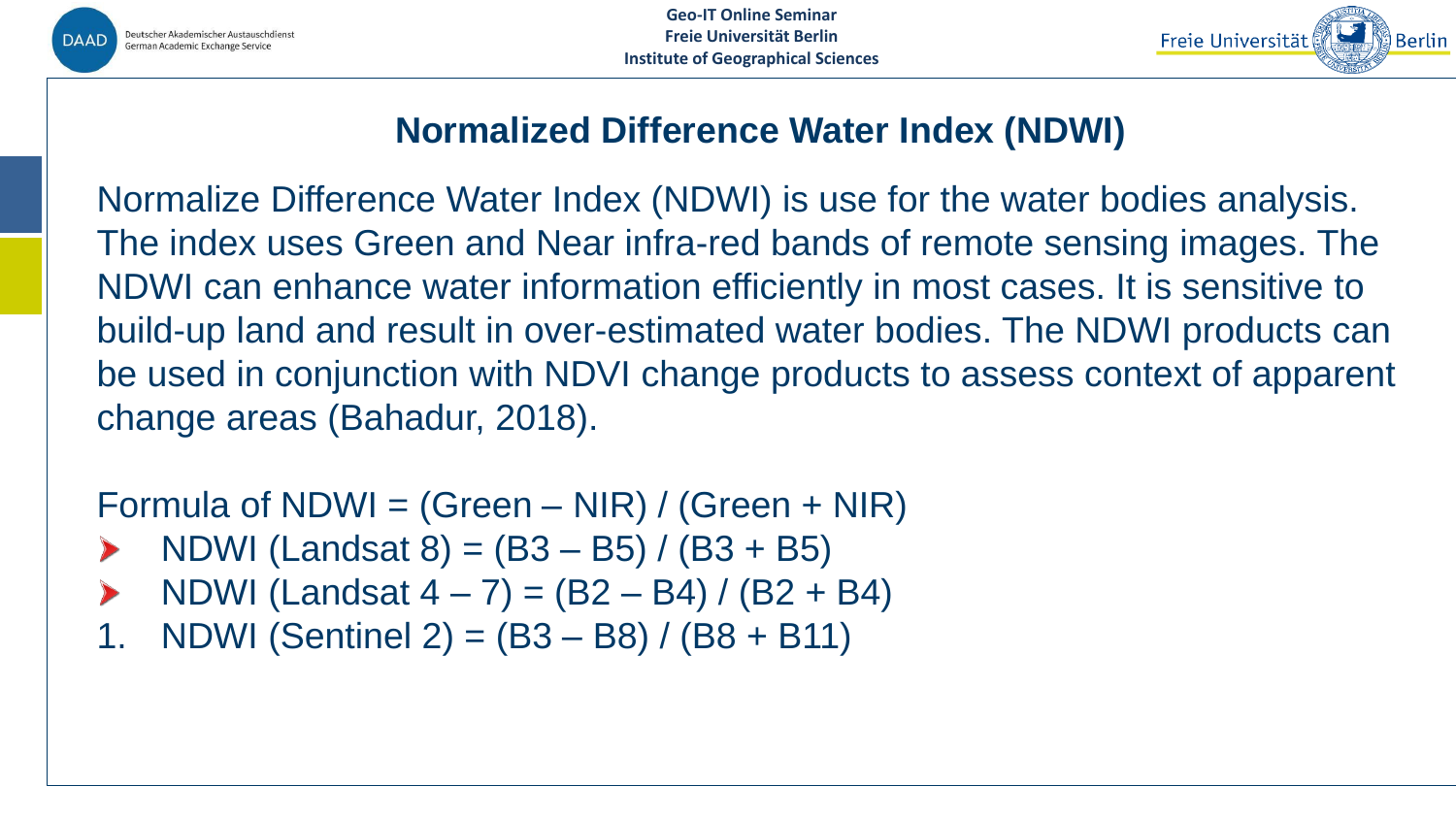



# **Normalized Difference Moisture Index (NDMI)**

NDMI is used to determine vegetation water content. It is calculated as a ratio between the NIR and SWIR values in traditional fashion (USGS, 2019).

Formula of  $NDMI = (NIR - SWIR) / (NIR + SWIR)$ 

- NDMI (Landsat  $8$ ) = (B5 B6) / (B5 + B6)
- NDMI (Landsat  $4 7$ ) = (B4 B5) / (B4 + B5)
- 1. NDMI (Sentinel 2) = (B8 B11) / (B8 + B11)